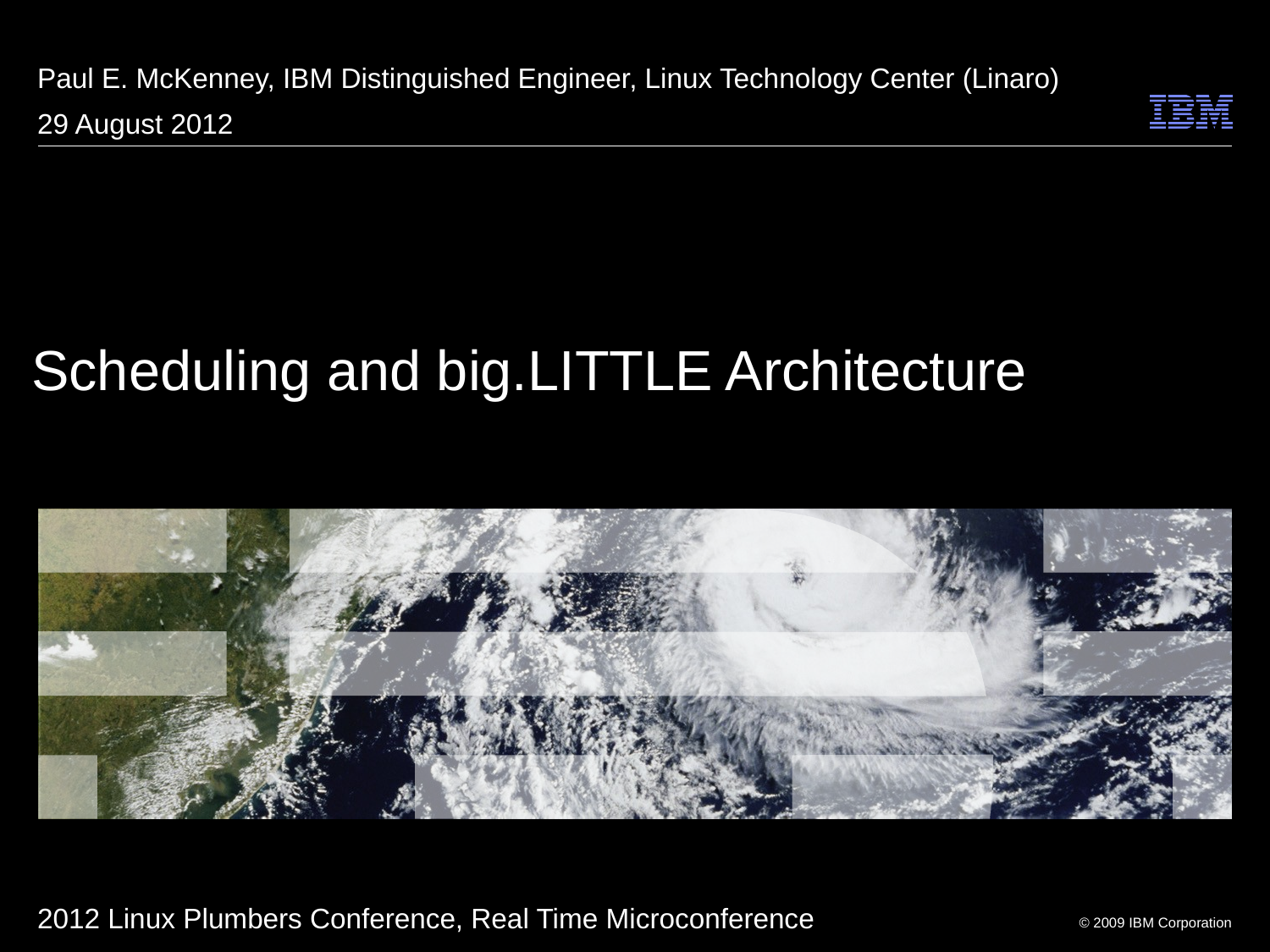

## **Scheduling Topics**

- **Target CPU Selection (Vincent Guittot)**
- **Sharing Scheduler Information (Vincent Guittot)**
- Task Placement for Asymmetric Cores (Morten Rasmussen)
- Scheduling and the big.LITTLE Architecture *(you are here!)*
- Dynamic CPU Core Management (Peter De Schrijver and Antti Miettinen)
- **Application of Deadline Scheduling for Power-Saving** Strategies (Juri Lelli)
- **-Main focus of this talk is progress on CPU hotplug** –See Peter's and Antti's talk for alternatives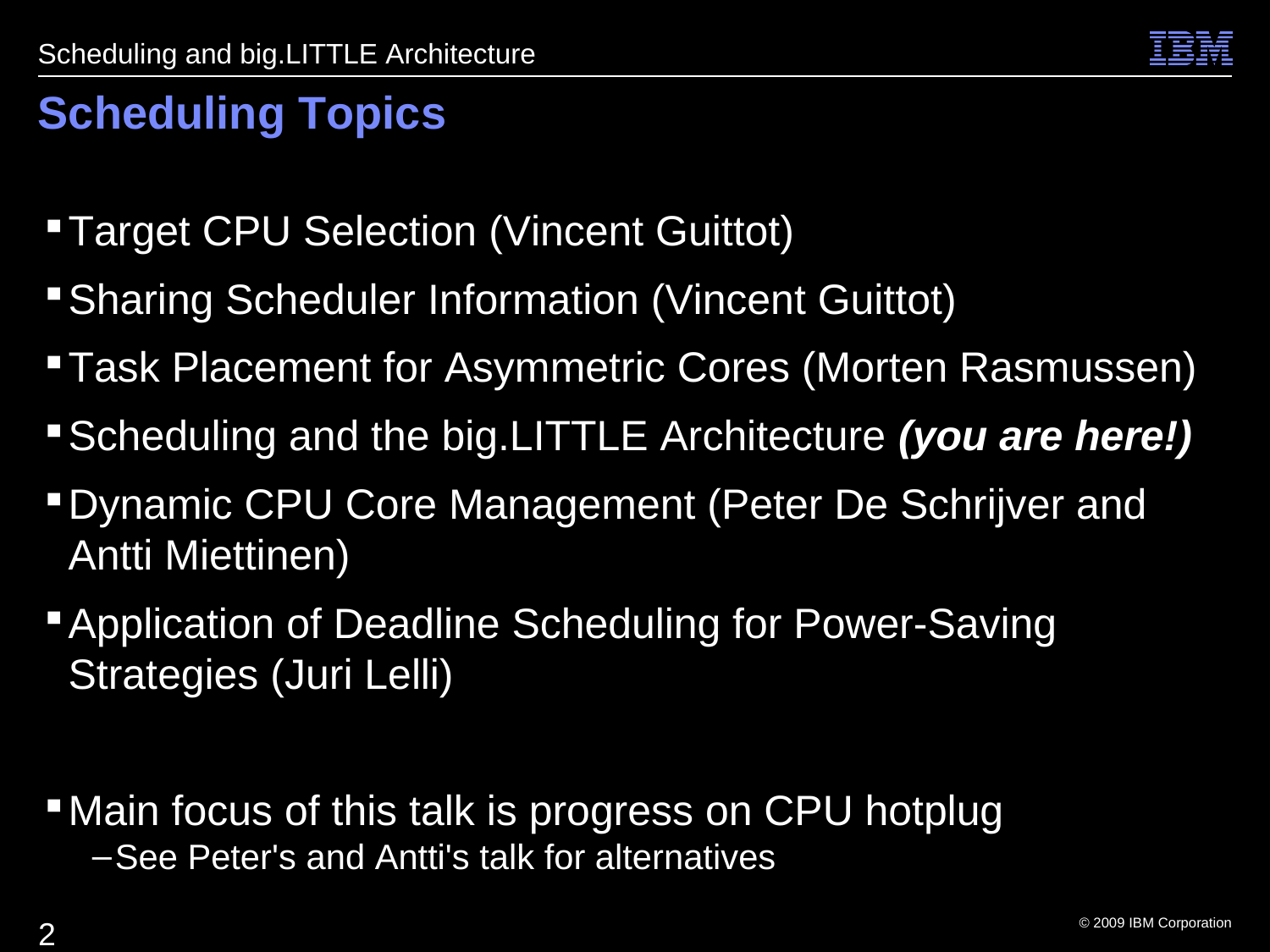

#### **CPU Hotplug Primer: Online Process**

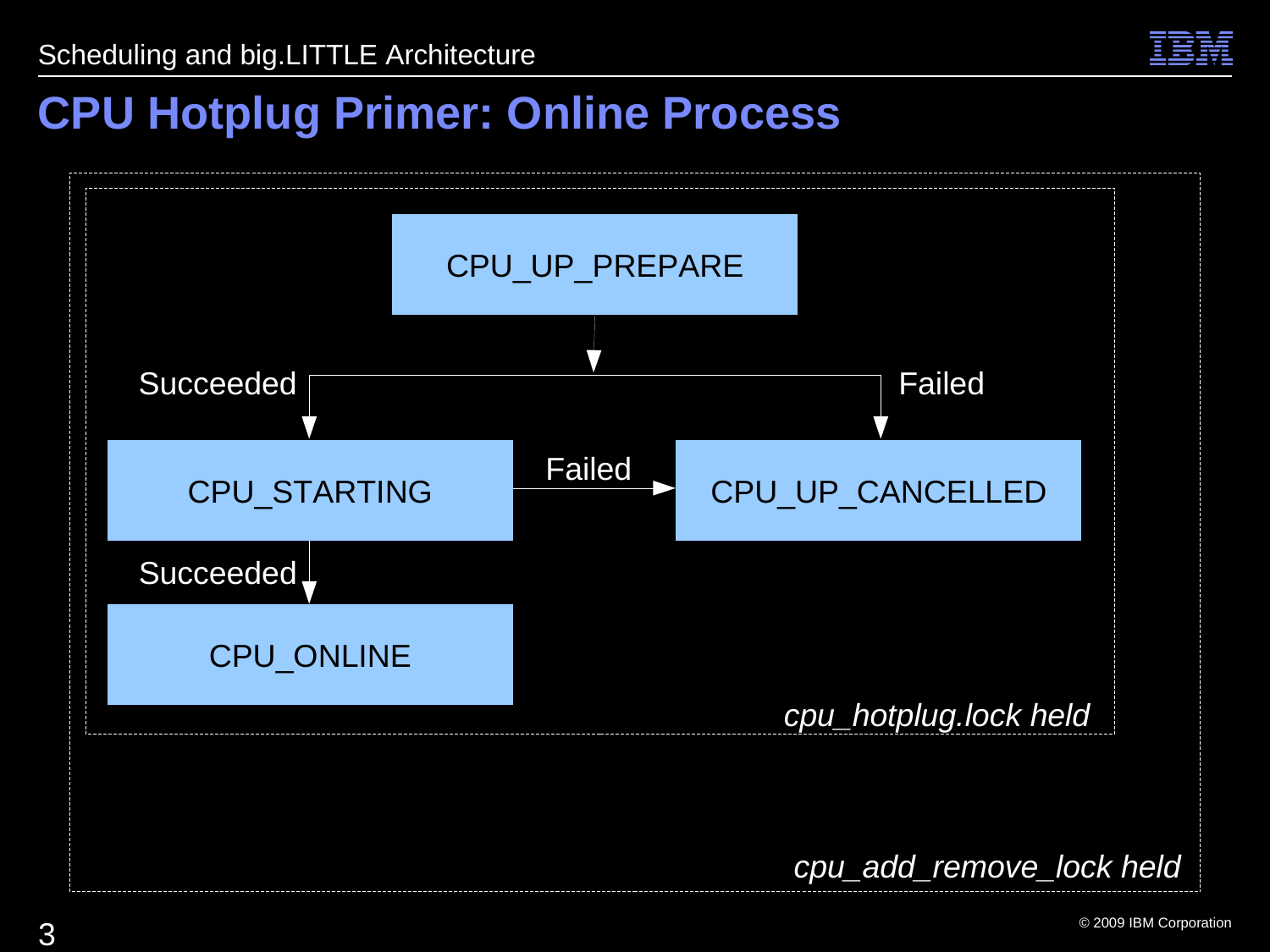

#### **CPU Hotplug Primer: Offline Process**

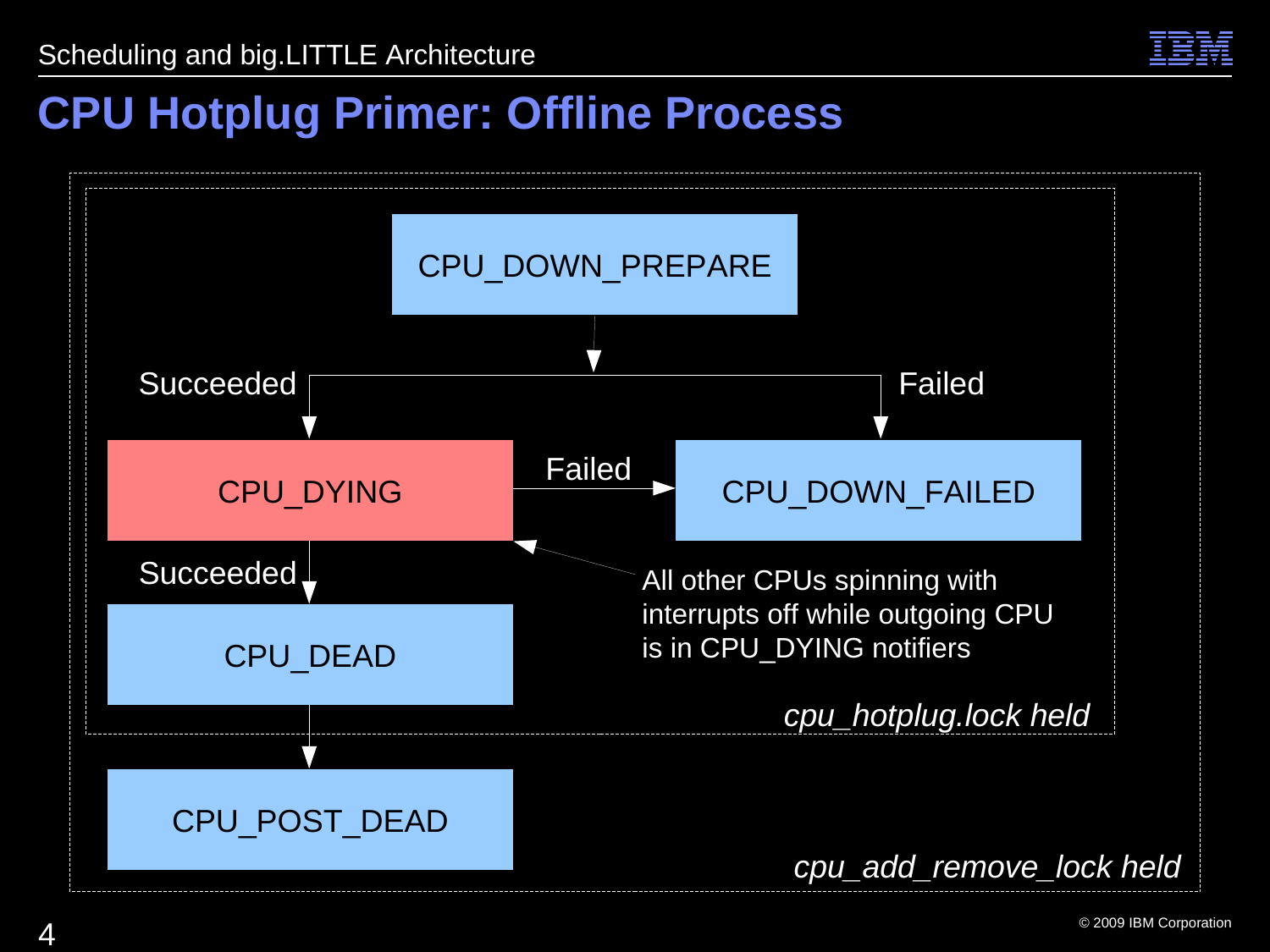

## **CPU Hotplug Is Not Atomic**



Valid notifier order for online:

- IPIs
- RCU
- Scheduler

Must reverse order for offline

- RCU depends on scheduler
- Circular dependency! Must further decompose RCU and scheduler interaction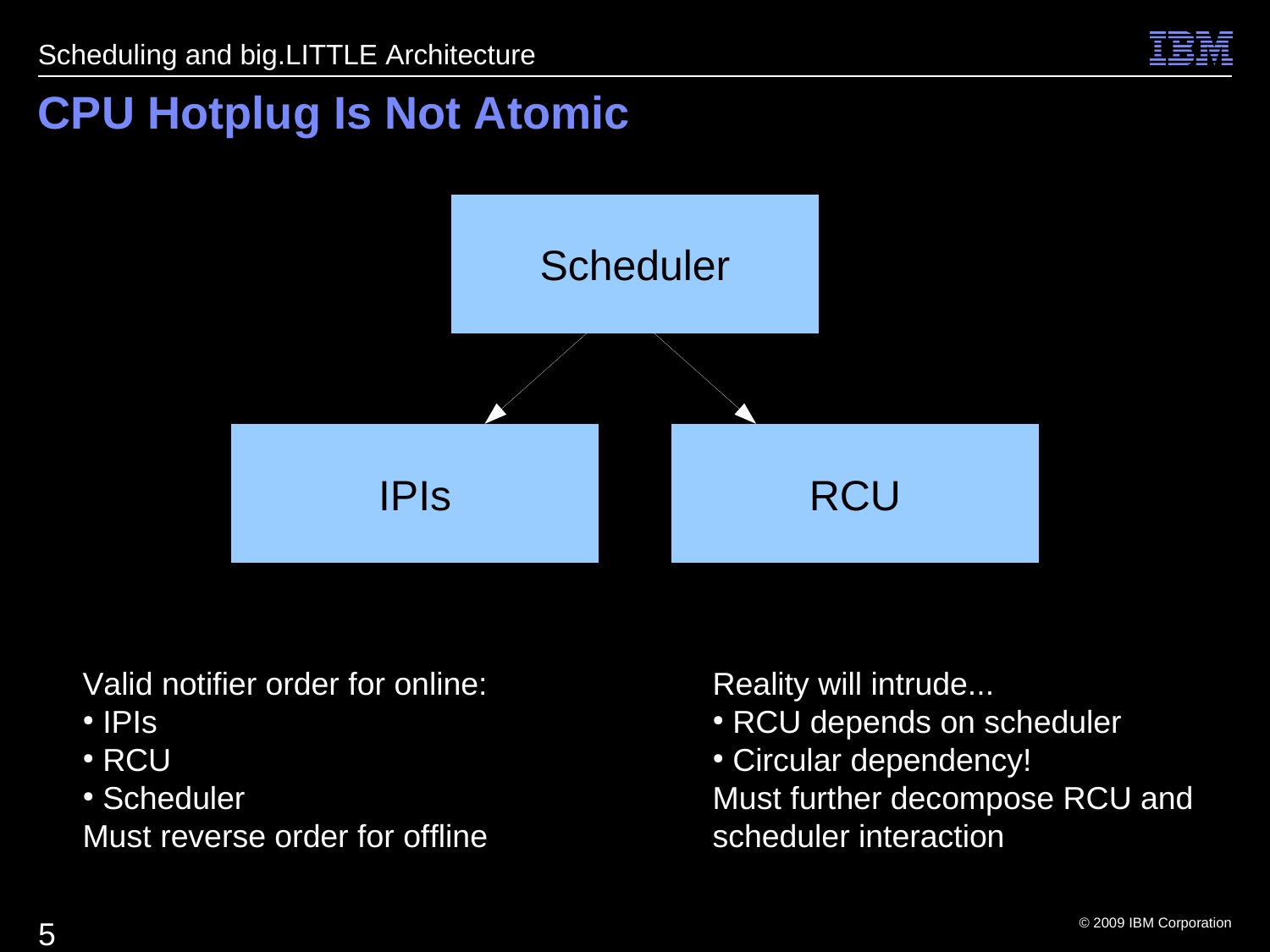

## **CPU Hotplug: Valid Online Order (1/3)**



Valid notifier order for online:

- $\cdot$  IPIS
- $\cdot$  RCU
- Scheduler

Must reverse order for offline

- RCU depends on scheduler
- Circular dependency! Must further decompose RCU and scheduler interaction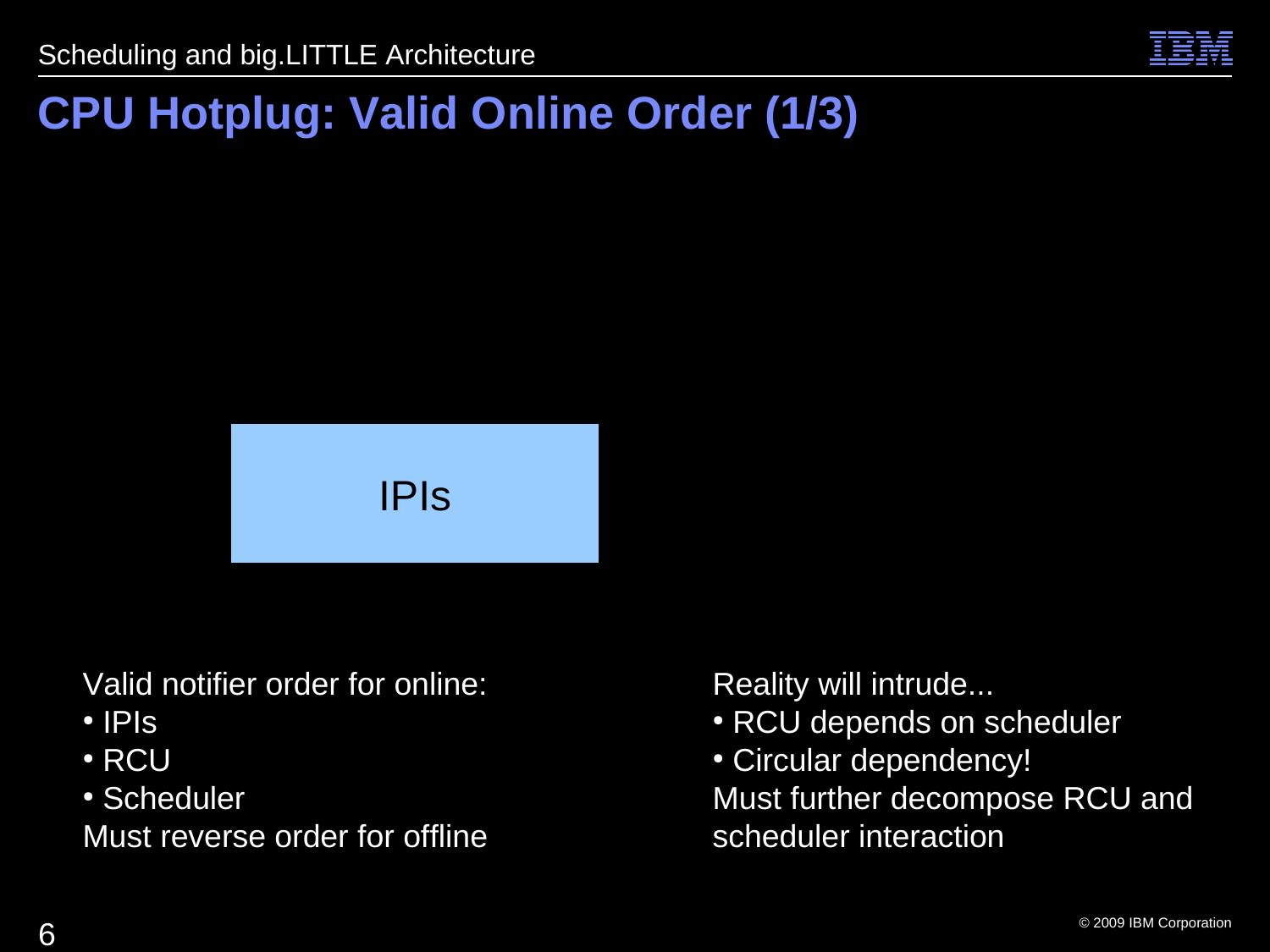

#### **CPU Hotplug: Valid Online Order (2/3)**



Valid notifier order for online:

- $\cdot$  IPIS
- $\cdot$  RCU
- Scheduler

Must reverse order for offline

- RCU depends on scheduler
- Circular dependency! Must further decompose RCU and scheduler interaction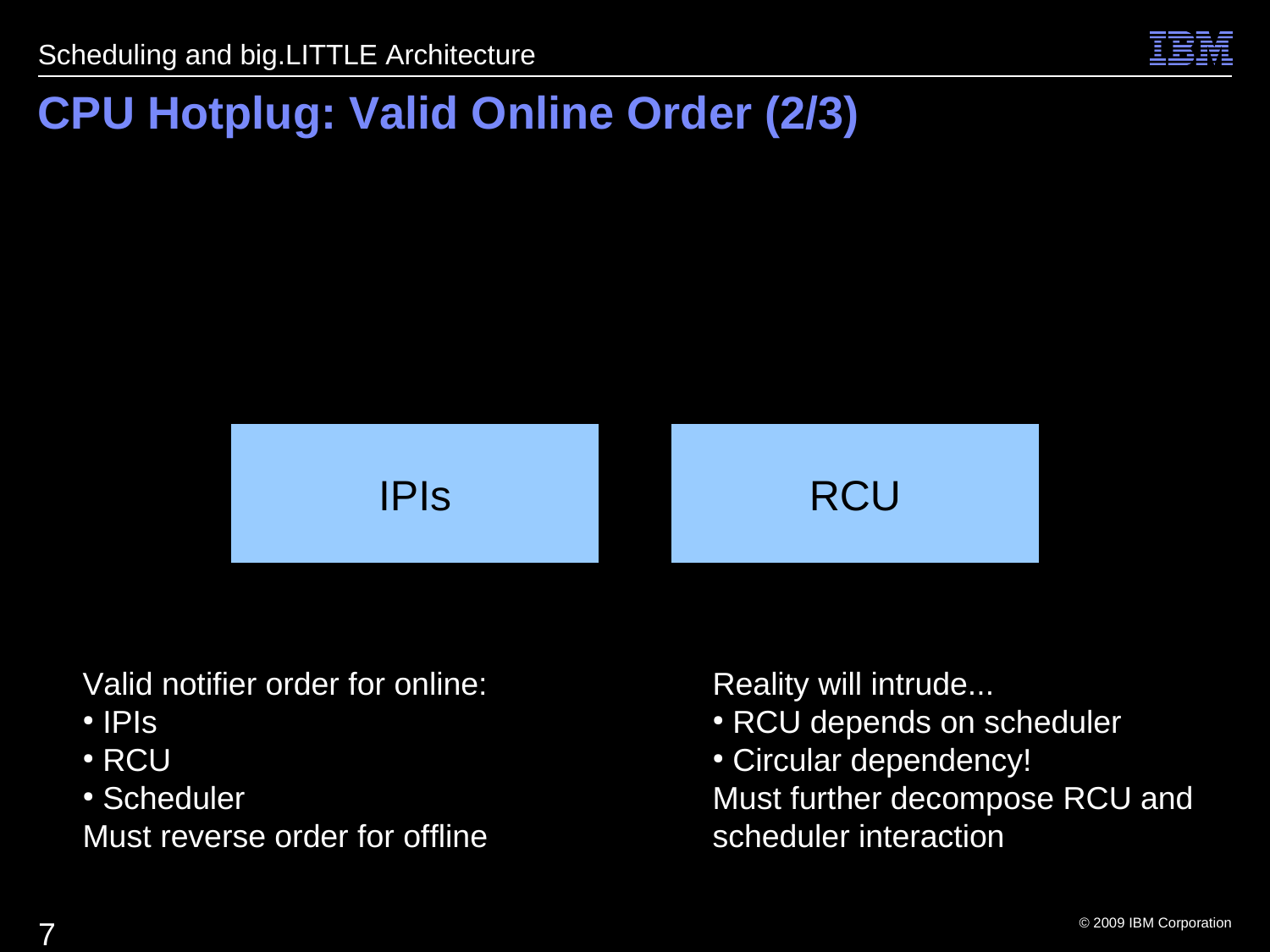

#### **CPU Hotplug: Valid Online Order (3/3)**



Valid notifier order for online:

- IPIs
- $\cdot$  RCU
- Scheduler

Must reverse order for offline

- RCU depends on scheduler
- Circular dependency! Must further decompose RCU and scheduler interaction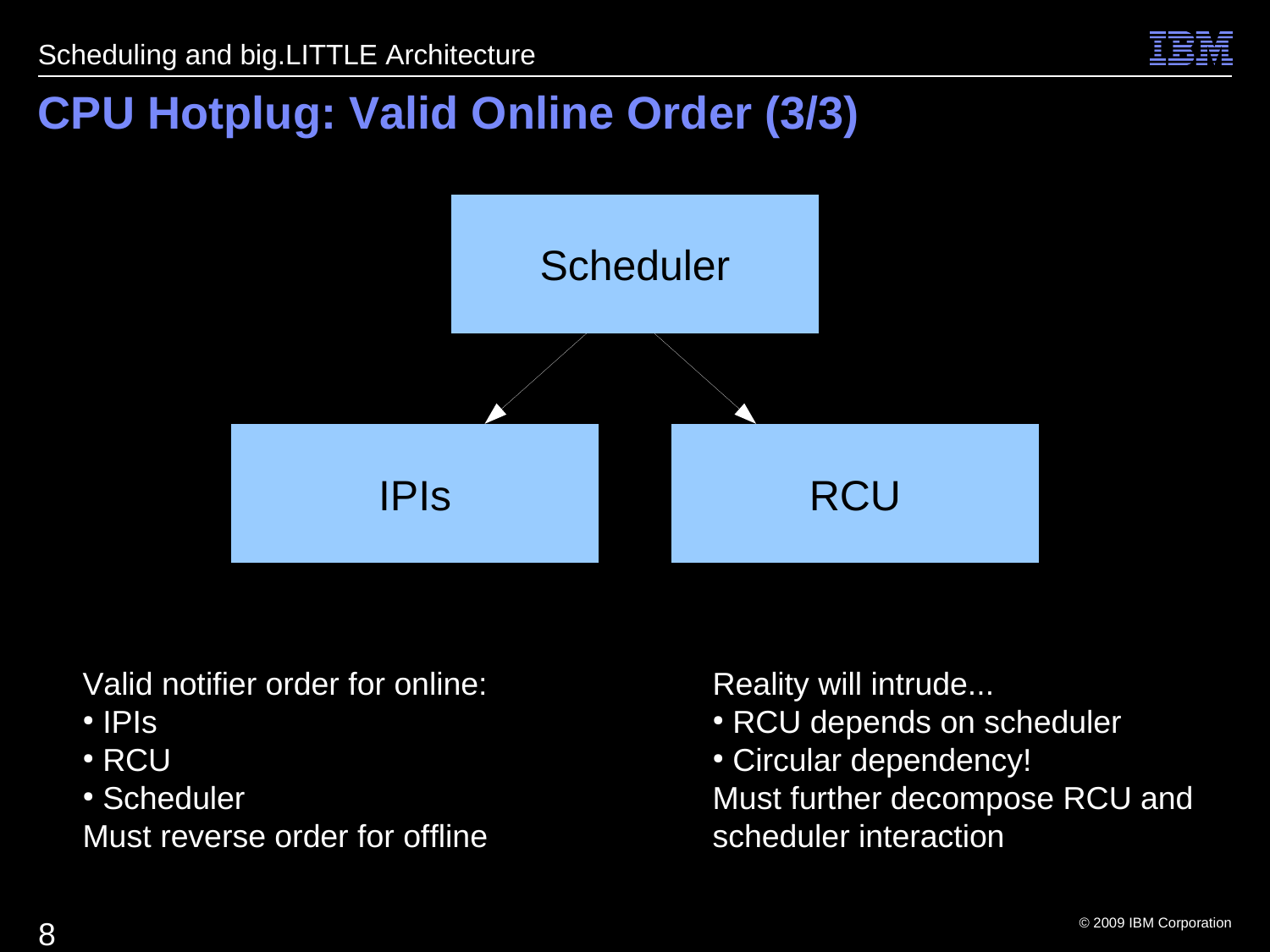

#### **Suppose We Offline In The Same Order...**



Valid notifier order for online:

- IPIs
- RCU
- Scheduler

Must reverse order for offline

- RCU depends on scheduler
- Circular dependency! Must further decompose RCU and scheduler interaction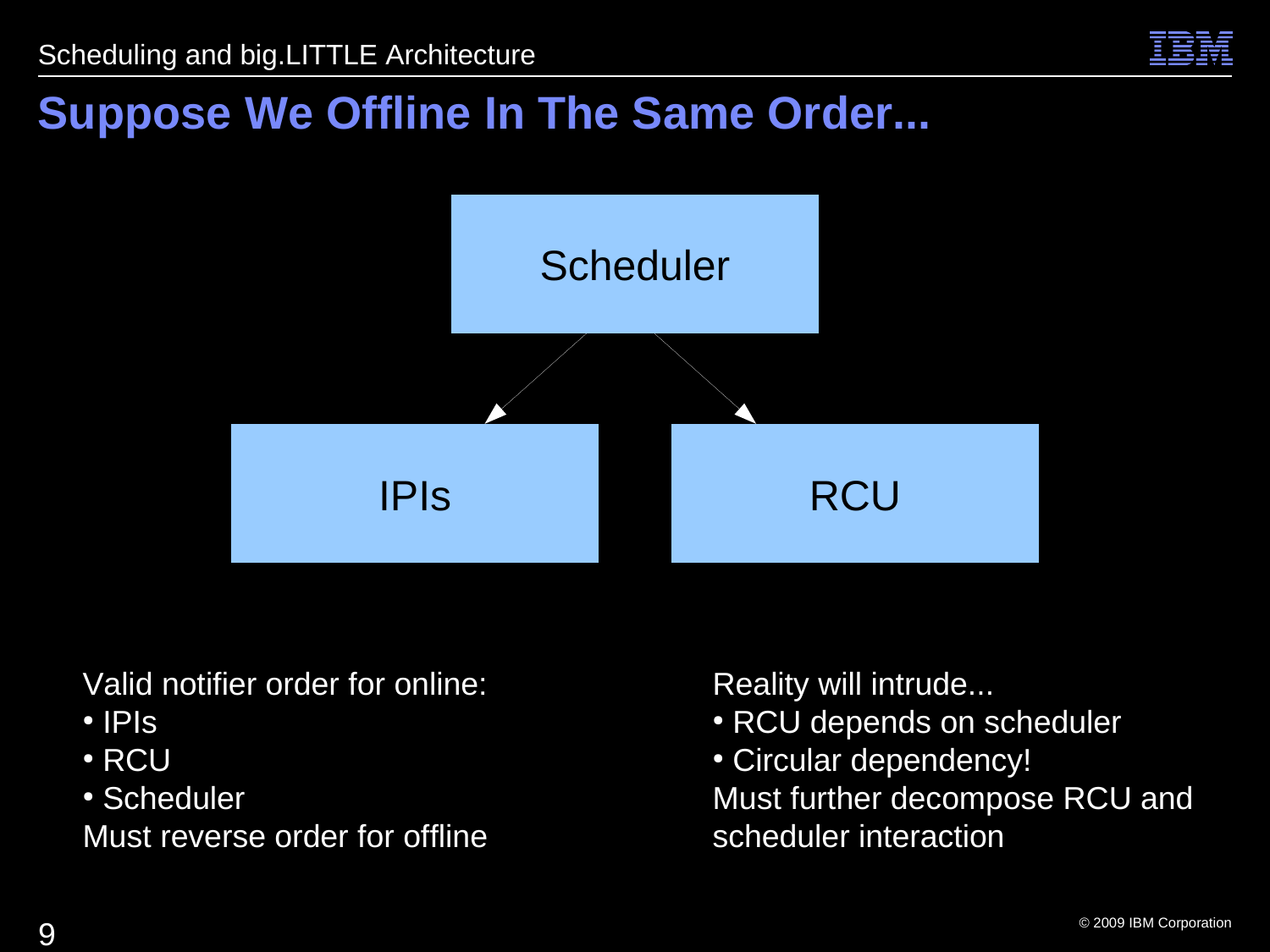

## **CPU Hotplug: Invalid Offline Order**



Valid notifier order for online:

- IPIs
- $\cdot$  RCU
- Scheduler

Must reverse order for offline

- RCU depends on scheduler
- Circular dependency! Must further decompose RCU and scheduler interaction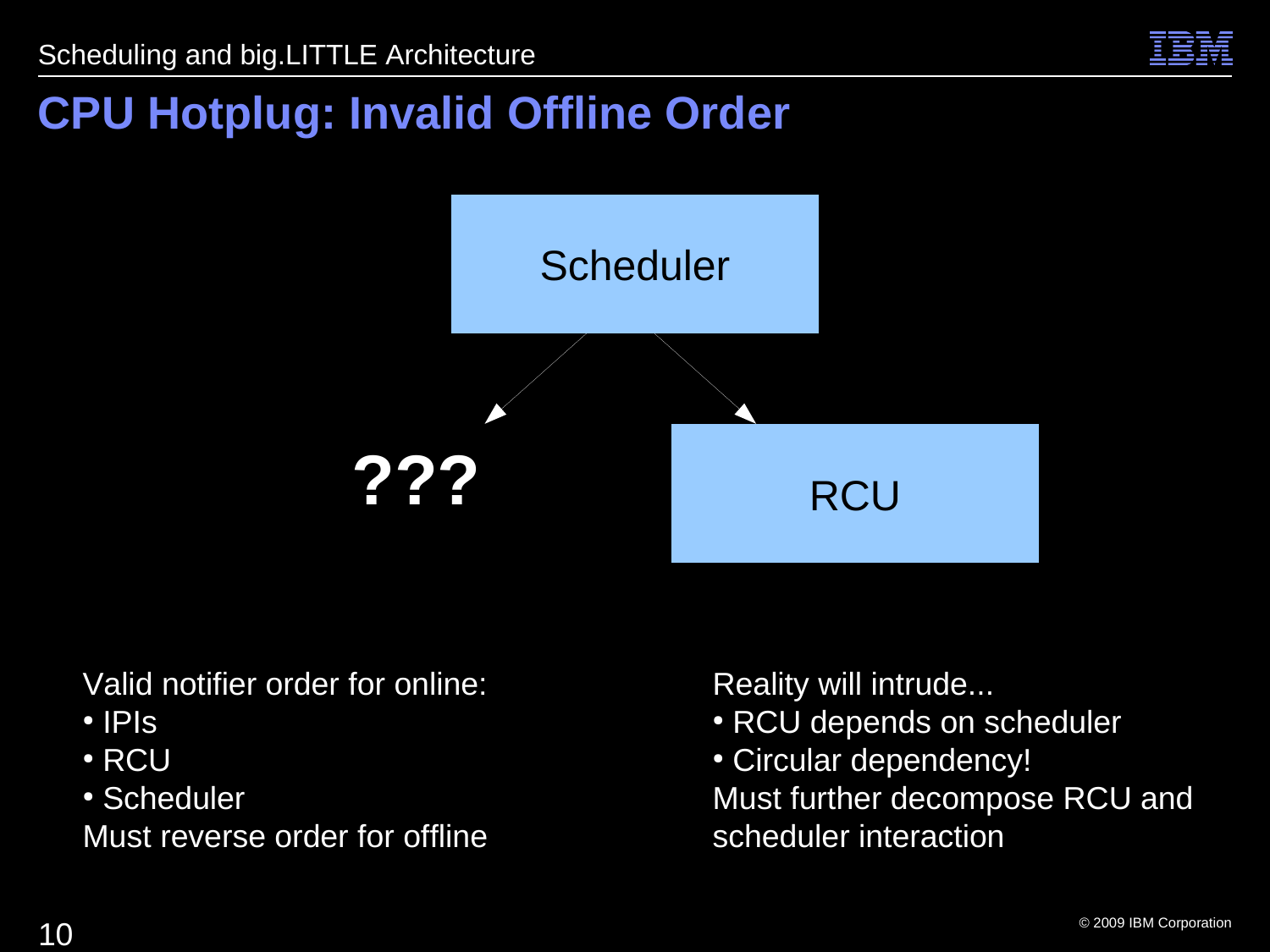

#### **CPU Hotplug: Valid Offline Order (1/3)**



Valid notifier order for online:

- IPIs
- $\cdot$  RCU
- Scheduler

Must reverse order for offline

- RCU depends on scheduler
- Circular dependency! Must further decompose RCU and scheduler interaction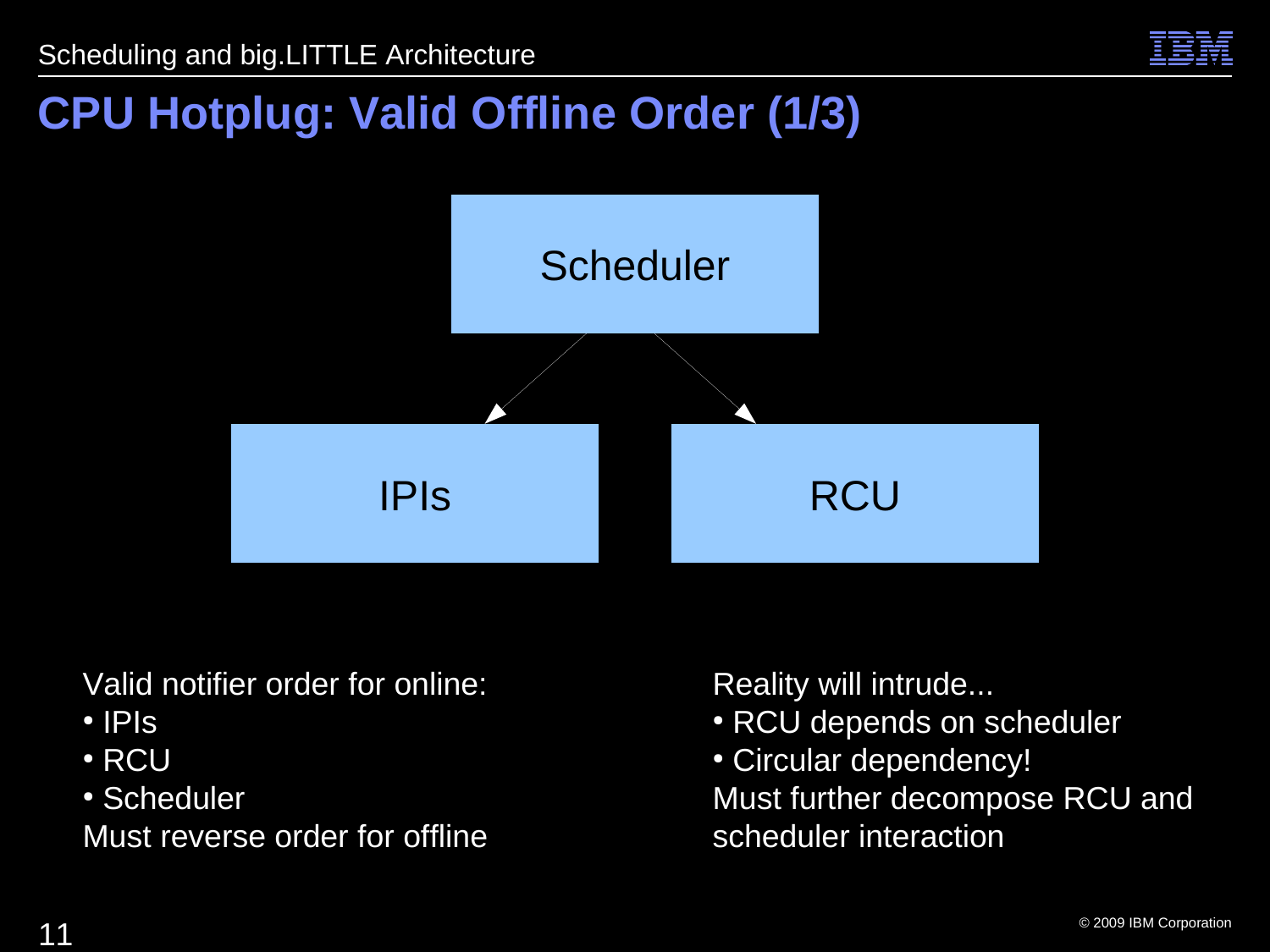

#### **CPU Hotplug: Valid Online Order (2/3)**



Valid notifier order for online:

- $\cdot$  IPIS
- $\cdot$  RCU
- Scheduler

Must reverse order for offline

- RCU depends on scheduler
- Circular dependency! Must further decompose RCU and scheduler interaction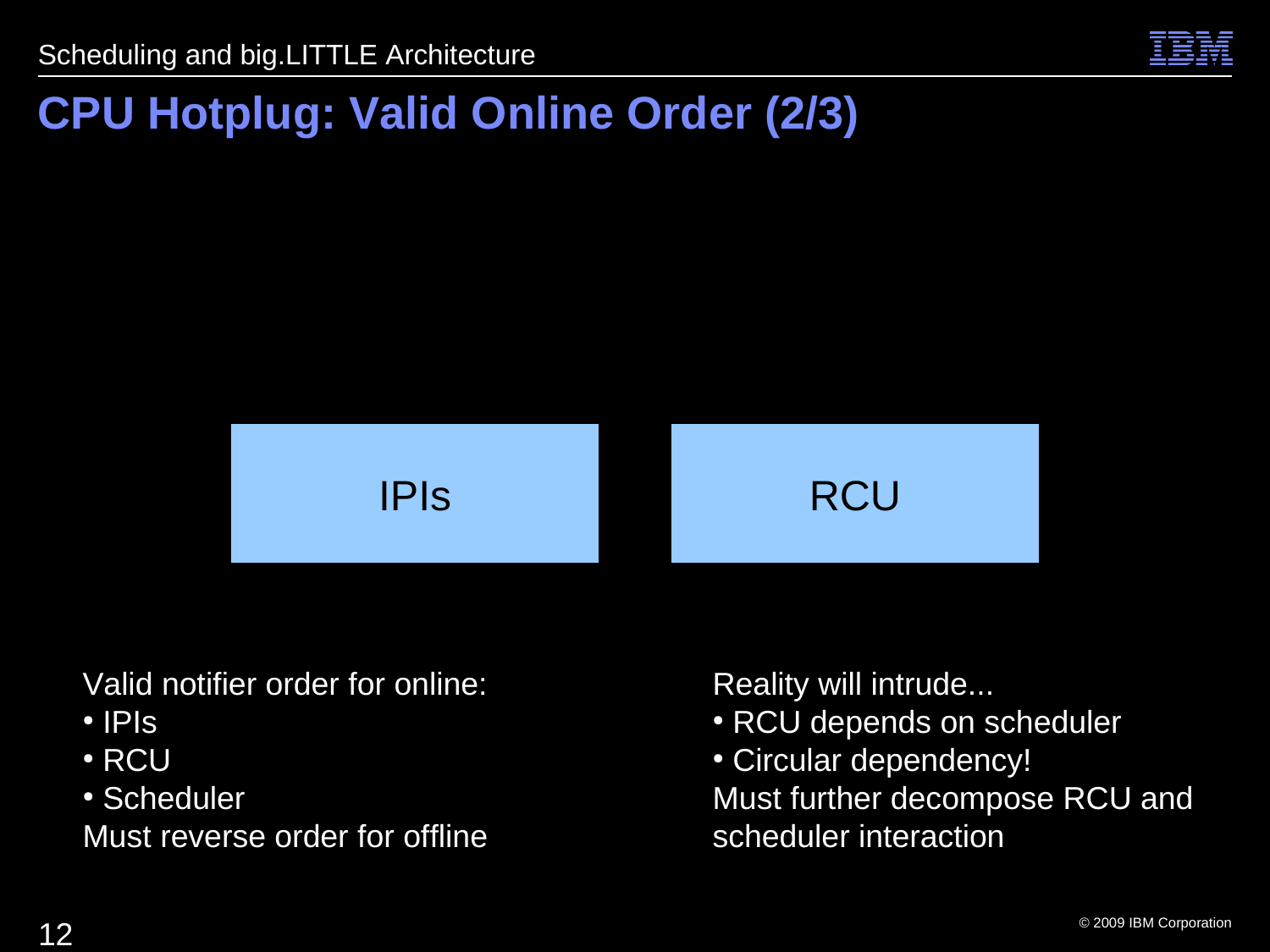

## **CPU Hotplug: Valid Offline Order (3/3)**



Valid notifier order for online:

- $\cdot$  IPIS
- $\cdot$  RCU
- Scheduler

Must reverse order for offline

- RCU depends on scheduler
- Circular dependency! Must further decompose RCU and scheduler interaction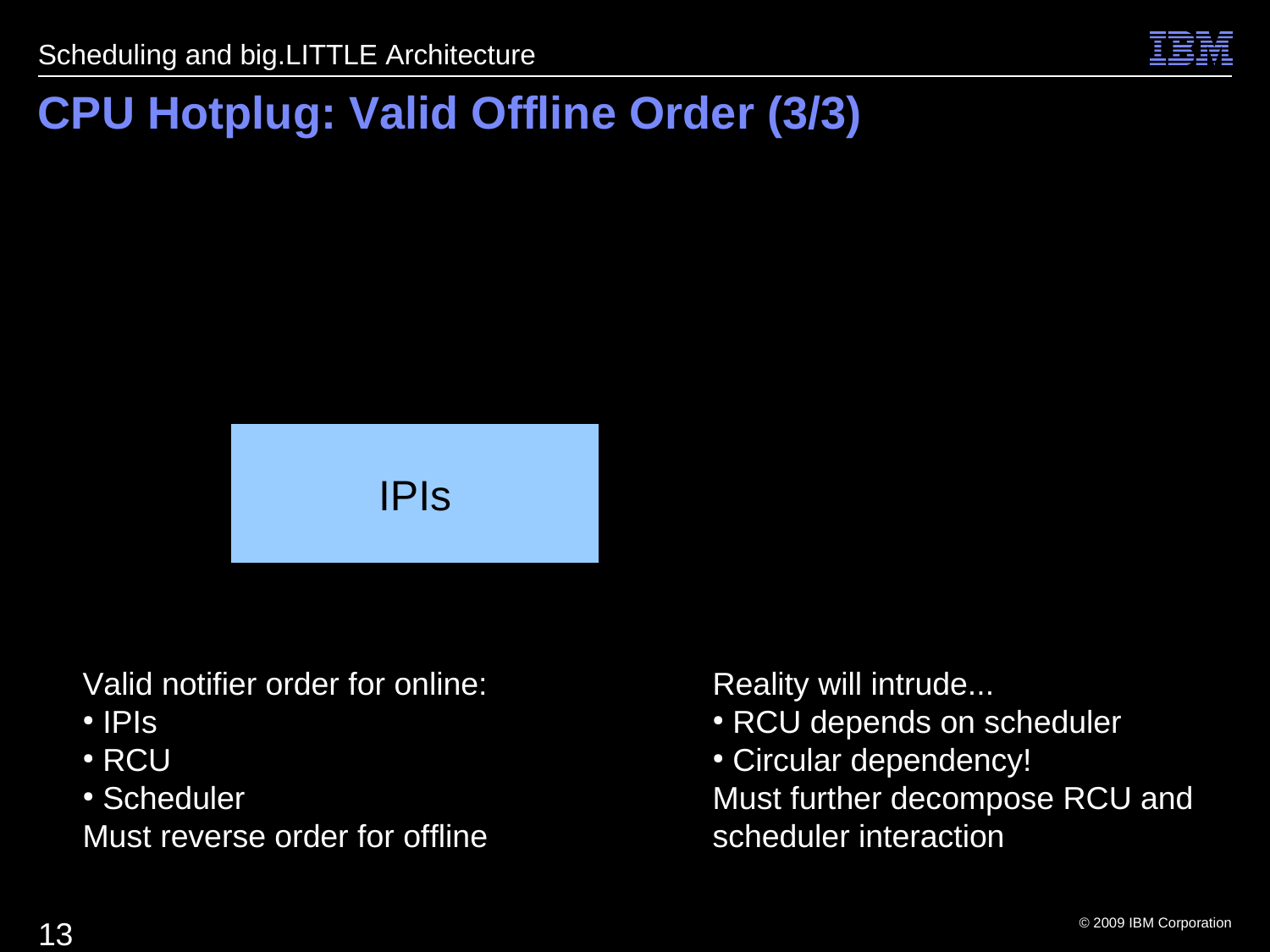

## **CPU Hotplug: Work In Progress**

- **Reduce task creation/destruction overhead** 
	- Thomas Gleixner's generic-idle (mainline) and park/unpark (-tip)
	- Tejun Heo's fix for workqueues
- Numerous fixes from Srivatsa Bhat (3.4-3.6)
- Disturbance-free SRCU (Lai Jiangshan, 3.4)
- **Wean RCU from** stop machine() (PEM, 3.5-3.7)
- Wean scheduler from \_\_stop\_machine() (in progress)
- Guard for\_each\_online\_cpu() (Silas Boyd-Wickizer, 3.7-3.8)
- Switch hotplug from stop machine() (PEM experimental)
- Reverse notifier order, reworking notifier concepts (TBD)
- **Apply park/unpark everywhere (TBD)**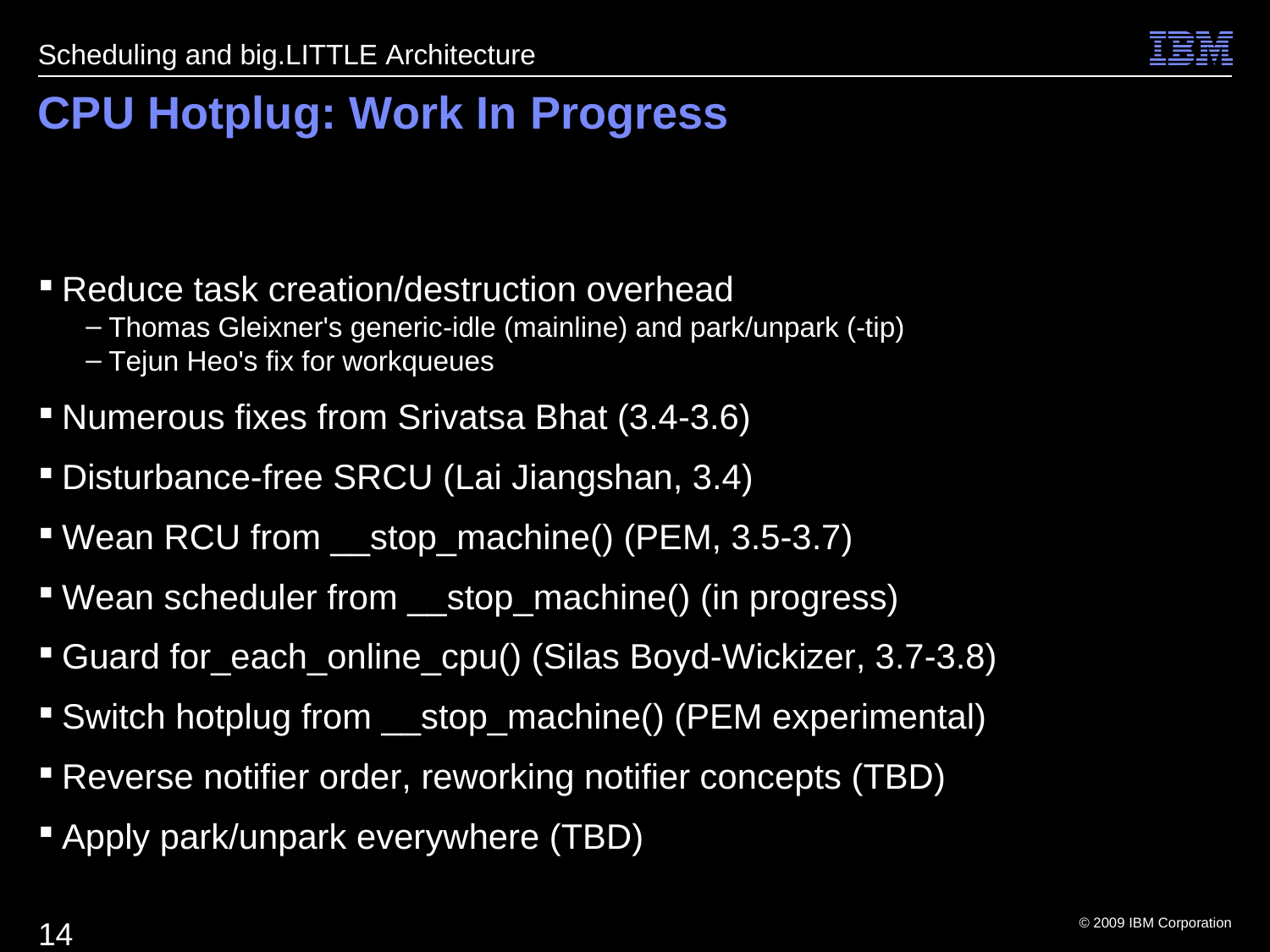

#### **Other Topics**

- Synthetic Mobile Workloads
	- –Progress, but no nice solution yet

#### **Emulating big.LITTLE on commodity systems**

–An embarrassment of riches: http://lwn.net/Articles/501501/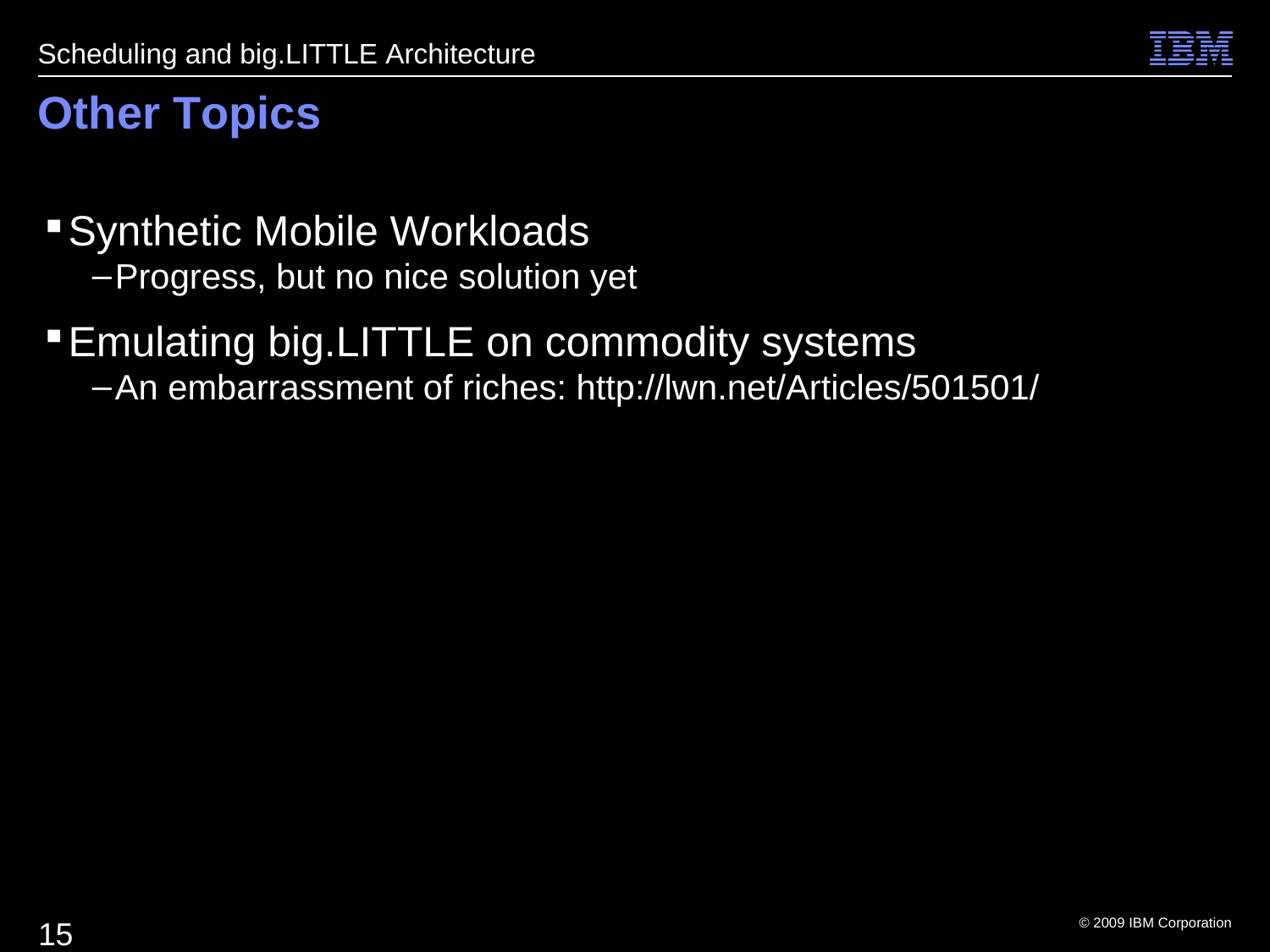

#### **Summary**

**Excellent progress on many fronts** 

**But much work still to be done!**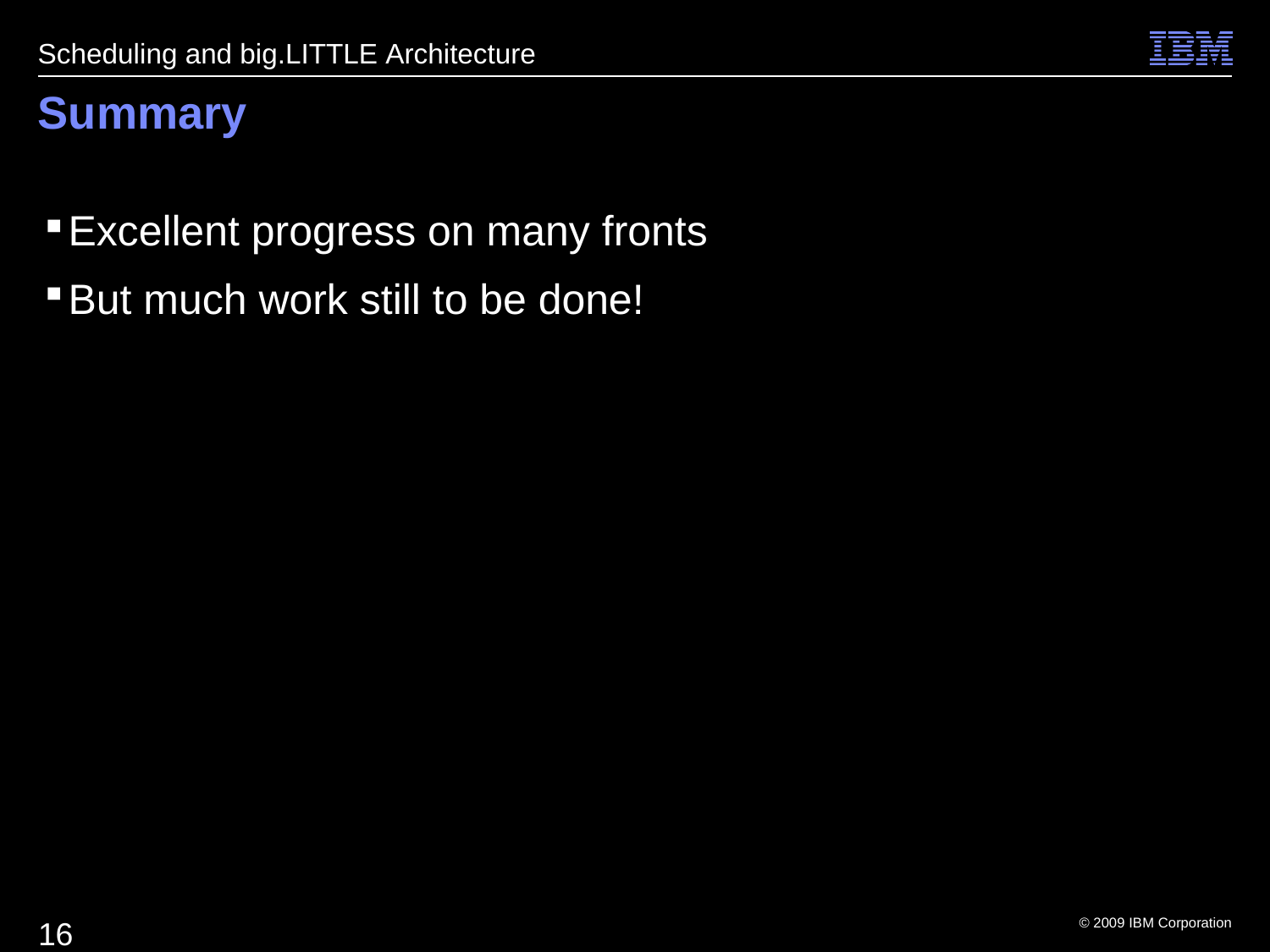

## **Legal Statement**

- **This work represents the view of the author and does not** necessarily represent the view of IBM.
- **IBM and IBM (logo) are trademarks or registered trademarks** of International Business Machines Corporation in the United States and/or other countries.
- **-Linux is a registered trademark of Linus Torvalds.**
- Other company, product, and service names may be trademarks or service marks of others.